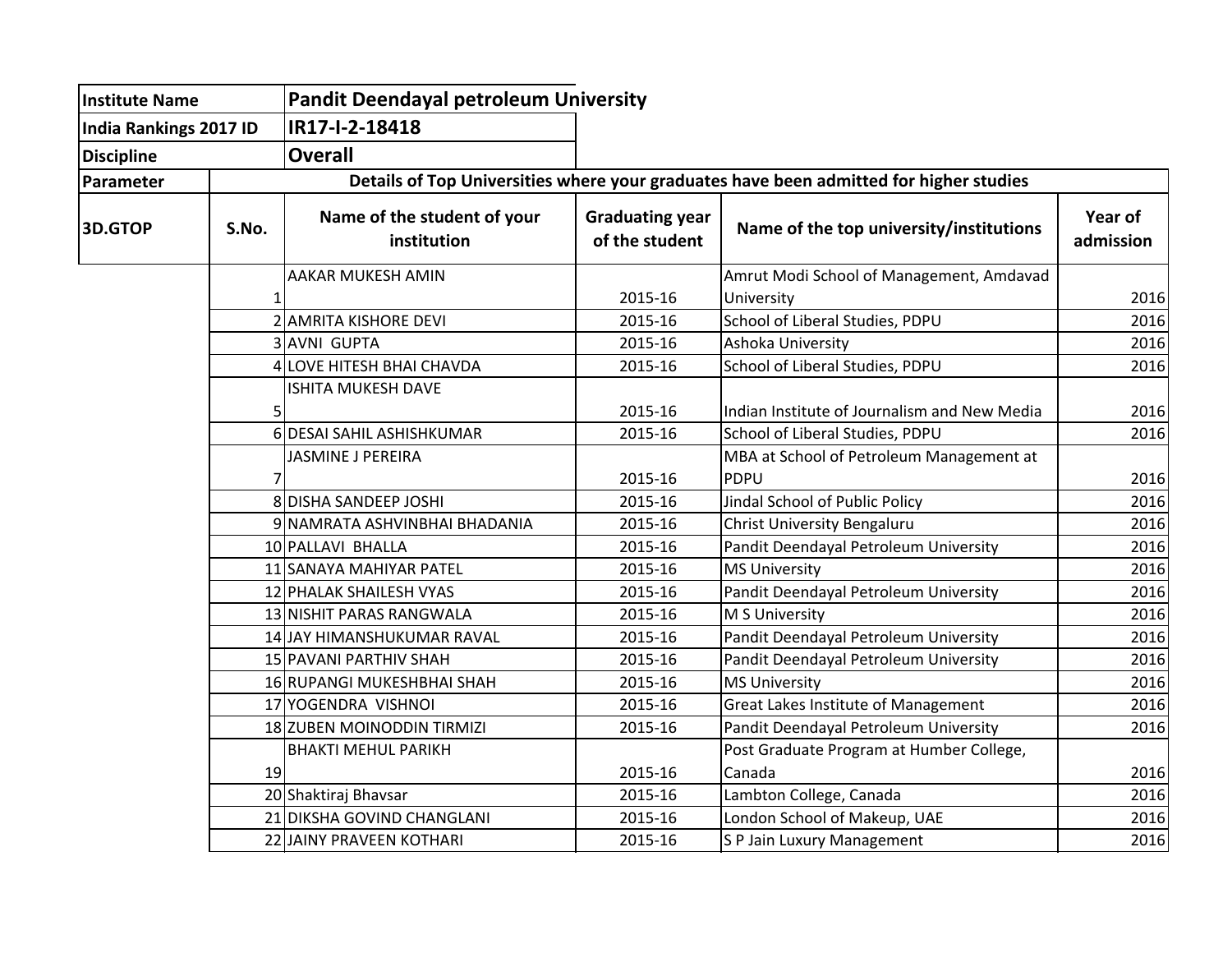|    | 23 GURMEHER PARAMJIT JUNEJA    | 2015-16 | Columbia University, US                       | 2016 |
|----|--------------------------------|---------|-----------------------------------------------|------|
|    | HEER JAGDIP NANAVATI           |         |                                               |      |
|    |                                |         | MA in Gender Studies at Memorial University,  |      |
|    |                                |         | New Found Land Canada, Queen Elizabeth        |      |
| 24 |                                | 2015-16 | Fellowship of 50000 CAD                       | 2016 |
|    | <b>KARAN RAJENDRA PALA</b>     |         |                                               |      |
|    |                                |         | MA in Gender Studies at Memorial University,  |      |
|    |                                |         | New Found Land Canada, Queen Elizabeth        |      |
| 25 |                                | 2015-16 | Fellowship of 50000 CAD                       | 2016 |
|    | 26 RIDDHIMA SOLANKI            | 2015-16 | De Montfort University UK                     | 2016 |
|    | 27 SHASHANK SREEDHARAN         | 2015-16 | MS at Brown University, US                    | 2016 |
|    | 28 Jaykrushna Patel            | 2015-16 | Arizona State University                      | 2016 |
|    | 29 Krutarth Arora              | 2015-16 | <b>Auburn University</b>                      | 2016 |
|    | 30 Nishika Agarwal             | 2015-16 | <b>Babson College</b>                         | 2016 |
|    | 31 Zeal Phagun Shah            | 2015-16 | Carnegie Mellon University                    | 2016 |
|    | 32 Mishra Pankil Narendra      | 2015-16 | Defence Institute of Advanced Technology      | 2016 |
|    | 33 Koradia harsh rameshbhai    | 2015-16 | Fanshawe College                              | 2016 |
|    | 34 RAMSINGH MEENA              | 2015-16 | <b>IIT Delhi</b>                              | 2016 |
|    | 35 Parth Prasoon Sinha         | 2015-16 | <b>IIT Gandhinagar</b>                        | 2016 |
|    | 36 Upadhyay Parth Tarun        | 2015-16 | <b>IIT Gandhinagar</b>                        | 2016 |
|    | 37 Navneet Mishra              | 2015-16 | <b>IIT Guwahati</b>                           | 2016 |
|    | 38 Modha Kavan Girishchandra   | 2015-16 | <b>IIT Roorkee</b>                            | 2016 |
|    | 39 Abhiraj Rathod              | 2015-16 | <b>IIT Roorkee</b>                            | 2016 |
|    | 40 Himal Patel                 | 2015-16 | Illinois Institute of Technology              | 2016 |
|    | 41 Krupal Arvindbhai Patel     | 2015-16 | Indian Institute of Management, Indore        | 2016 |
|    | 42 S Rajat                     | 2015-16 | Indian Institute of Science (IISc)            | 2016 |
|    | 43 ANSHUL JAIN                 | 2015-16 | Indian School of Mines                        | 2016 |
|    | 44 Saransh Bagdi               | 2015-16 | Institute of Management, Nirma University     | 2016 |
|    | 45 ANIMESH SHARMA              | 2015-16 | Institute of Rural Management                 | 2016 |
|    | 46 Nimeshkumar Suthar          | 2015-16 | Maharaja Sayajirao University of Baroda       | 2016 |
|    | 47 Vismay Shah                 | 2015-16 | Missouri University of Science and Technology | 2016 |
|    | 48 Ajay Vashisht               | 2015-16 | Nirma University                              | 2016 |
|    | 49 Chintan Sharadchandra Patil | 2015-16 | Pennsylvania State University                 | 2016 |